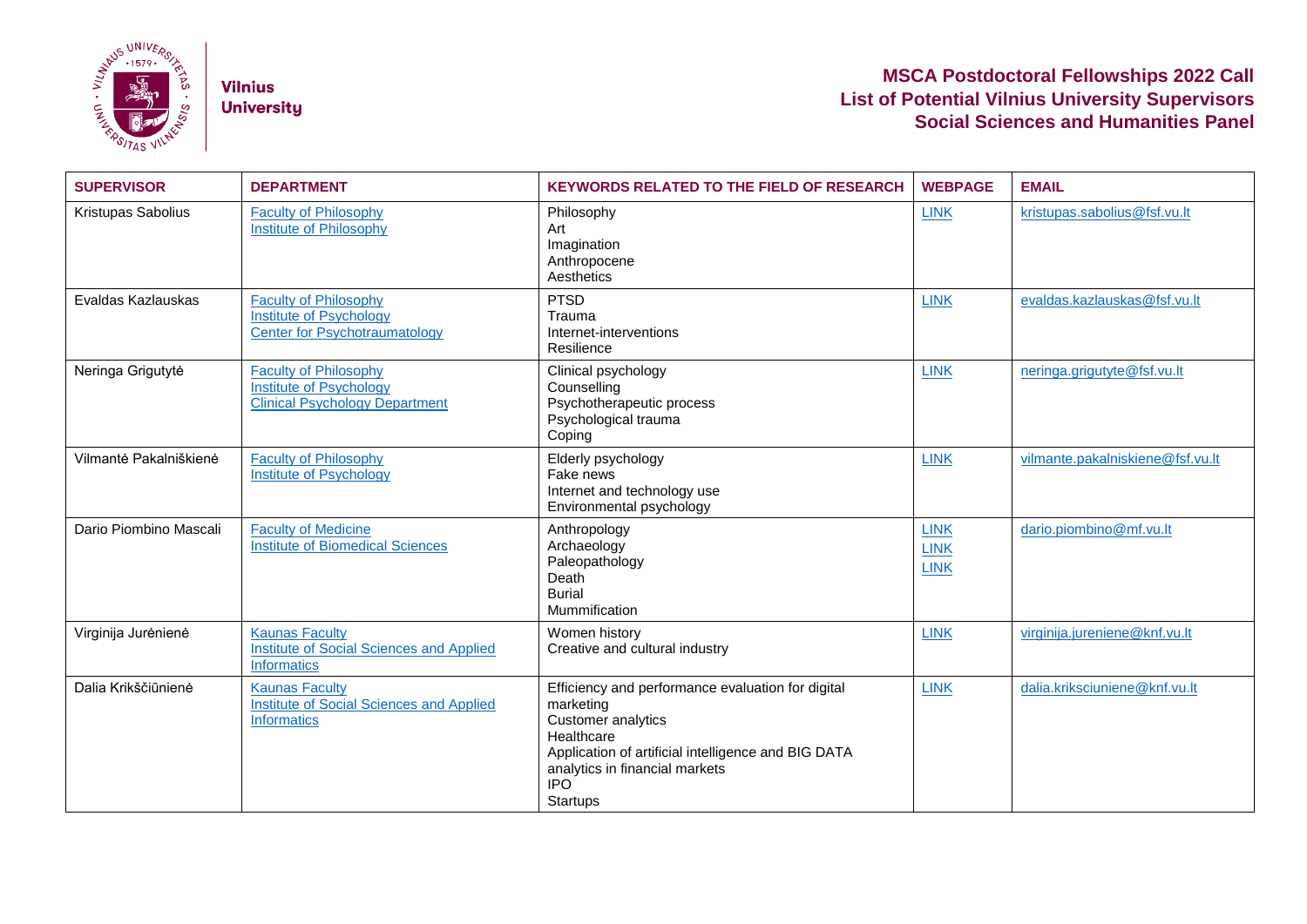| Vladislav Fomin        | <b>Kaunas Faculty</b><br>Institute of Social Sciences and Applied<br><b>Informatics</b>                                                         | IT-based organizational regulation (RegTech)<br>Meta-human systems<br>Development of technical standards and srganizational<br>norms (standardization process)<br>Industry 4.0 (digitization of services, digitization of<br>support infrastructures, new forms of control) | <b>LINK</b>                | vladislav.fomin@knf.vu.lt        |
|------------------------|-------------------------------------------------------------------------------------------------------------------------------------------------|-----------------------------------------------------------------------------------------------------------------------------------------------------------------------------------------------------------------------------------------------------------------------------|----------------------------|----------------------------------|
| Nerija Putinaitė       | <b>Institute of International Relations and</b><br><b>Political Science</b>                                                                     | Identity<br>Soviet identity<br>Nationalism<br>European identity                                                                                                                                                                                                             | <b>LINK</b>                | nerija.putinaite@tspmi.vu.lt     |
| Rita Juknevičienė      | <b>Faculty of Philology</b><br><b>Institute of Applied Linguistics</b><br><b>Centre for Multilingual Studies</b>                                | Learner corpus research<br>Language testing and assessment<br>Second language acquisition                                                                                                                                                                                   | <b>LINK</b>                | rita.jukneviciene@flf.vu.lt      |
| Rūta Šlapkauskaitė     | <b>Faculty of Philology</b><br>Institute of English, Classical, and Romance<br><b>Studies</b><br><b>Department of English Philology</b>         | <b>Environmental humanities</b><br>Literature<br>Cultural theory                                                                                                                                                                                                            | <b>LINK</b>                | ruta.slapkauskaite@flf.vu.lt     |
| Inesa Šeškauskienė     | <b>Faculty of Philology</b><br><b>Institute of Applied Linguistics</b>                                                                          | Metaphor<br>Space semantics<br>Translation and contrastive studies<br>English<br>Lithuanian                                                                                                                                                                                 | <b>LINK</b>                | inesa.seskauskiene@flf.vu.lt     |
| Mindaugas Kvietkauskas | <b>Faculty of Philology</b><br><b>Institute for Literary, Cultural and Translation</b><br><b>Studies</b><br>Department of Lithuanian Literature | Lithuanian literary modernism<br>Urban cultural studies<br>Multilingual literature of Lithuania<br>Yiddish literature<br>Polish literature                                                                                                                                  | <b>LINK</b>                | mindaugas.kvietkauskas@flf.vu.lt |
| Arūnas Streikus        | <b>Faculty of History</b><br>Department of Modern History                                                                                       | Soviet studies<br>History of religion<br><b>Totalitarian culture</b>                                                                                                                                                                                                        | <b>LINK</b>                | arunas.streikus@if.vu.lt         |
| Jurgita Verbickienė    | <b>Faculty of History</b><br>Department of Theory of History and History<br>of Culture                                                          | Jewish history in Eastern Europe                                                                                                                                                                                                                                            | <b>LINK</b>                | jurgita.verbickiene@if.vu.lt     |
| Martynas Petrikas      | <b>Faculty of Communication</b><br>Department of Digital Cultures and<br>Communication                                                          | Theatre<br>Performance<br>Mediatization<br>Audience research                                                                                                                                                                                                                | <b>LINK</b><br><b>LINK</b> | martynas.petrikas@kf.vu.lt       |
| Vita Juknevičienė      | VU Šiauliai Academy<br><b>Institute of Regional Development</b>                                                                                 | E-leadership in the public sector<br>Good governance at local self-government<br>Regional resilience<br>Regional innovation systems                                                                                                                                         | <b>LINK</b>                | vita.jukneviciene@sa.vu.lt       |
| Žilvinas Židonis       | <b>Faculty of Economics and Business</b><br><b>Administration</b><br><b>Department of Business</b>                                              | Emotional reactions to organisational changes<br>Readiness to change<br>Organisational silence                                                                                                                                                                              | <b>LINK</b>                | zilvinas.zidonis@evaf.vu.lt      |